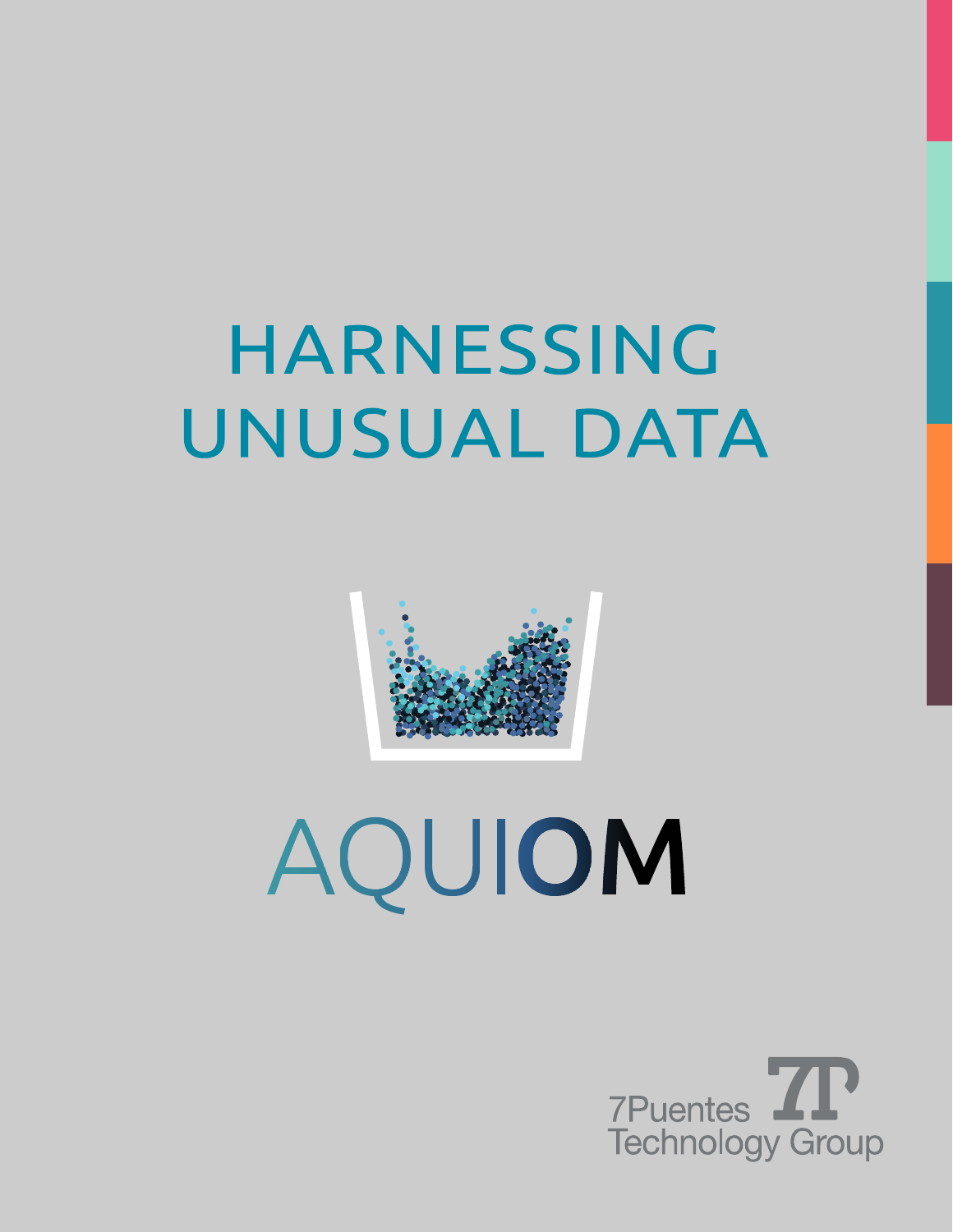# The future

- of business intelligence is in utilizing
	- information, historical as well as
	- predictive, to deliver insights and
- ultimately new levels of efficiency in
	- terms of process automation.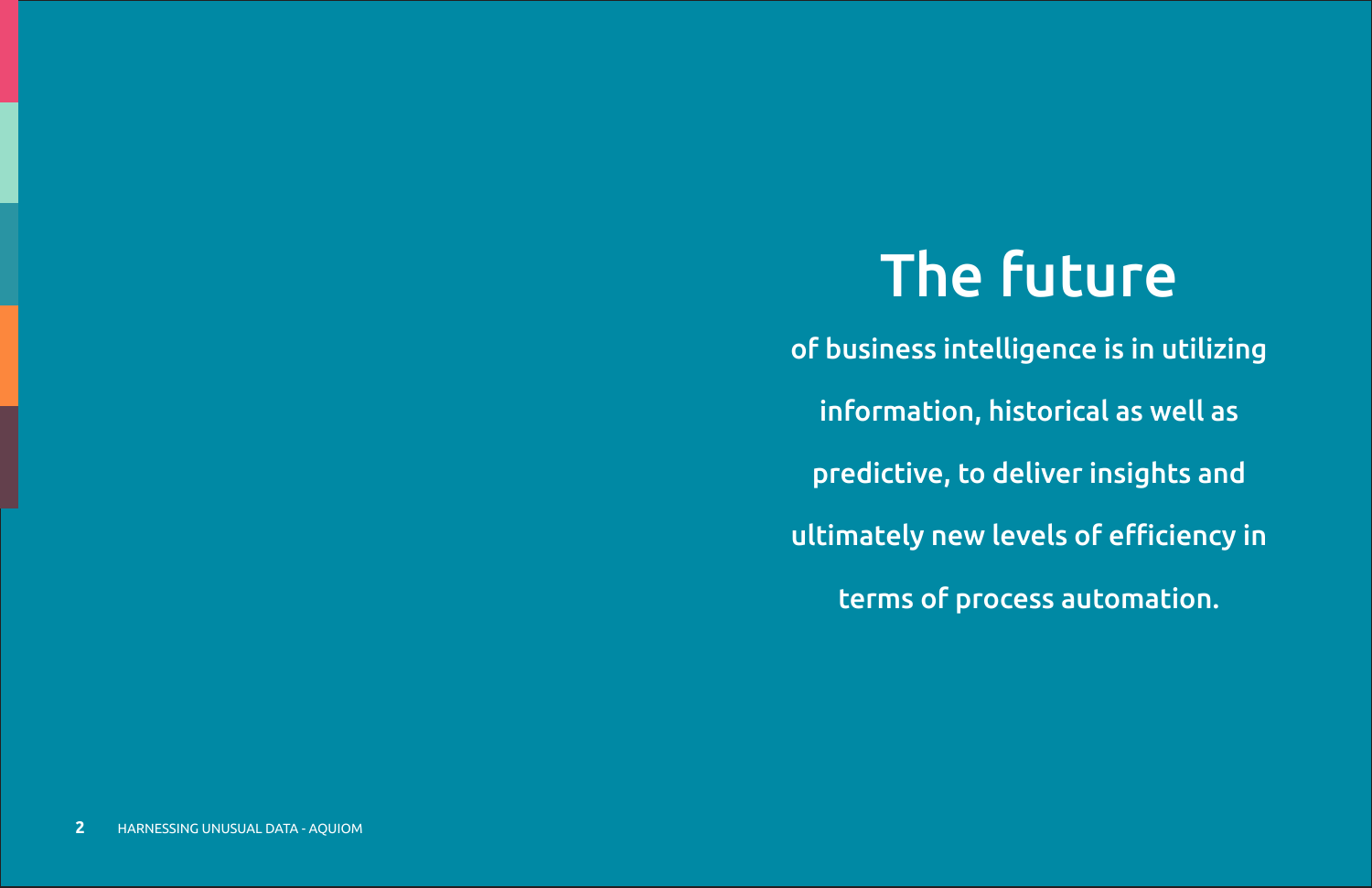#### Immense Scale and Scope of New Data

As datasets grow, the requirements for managing the data can change substantially.

Last year, more data was generated by all of the connected devices in the world than existed since the beginning of human history before that. The amount of data n the word is doubling.

In the future, you'll use an increasing number of data sources:

Your organization will collect more data, drawn from more devices and in more formats.

#### **AQUIOM**



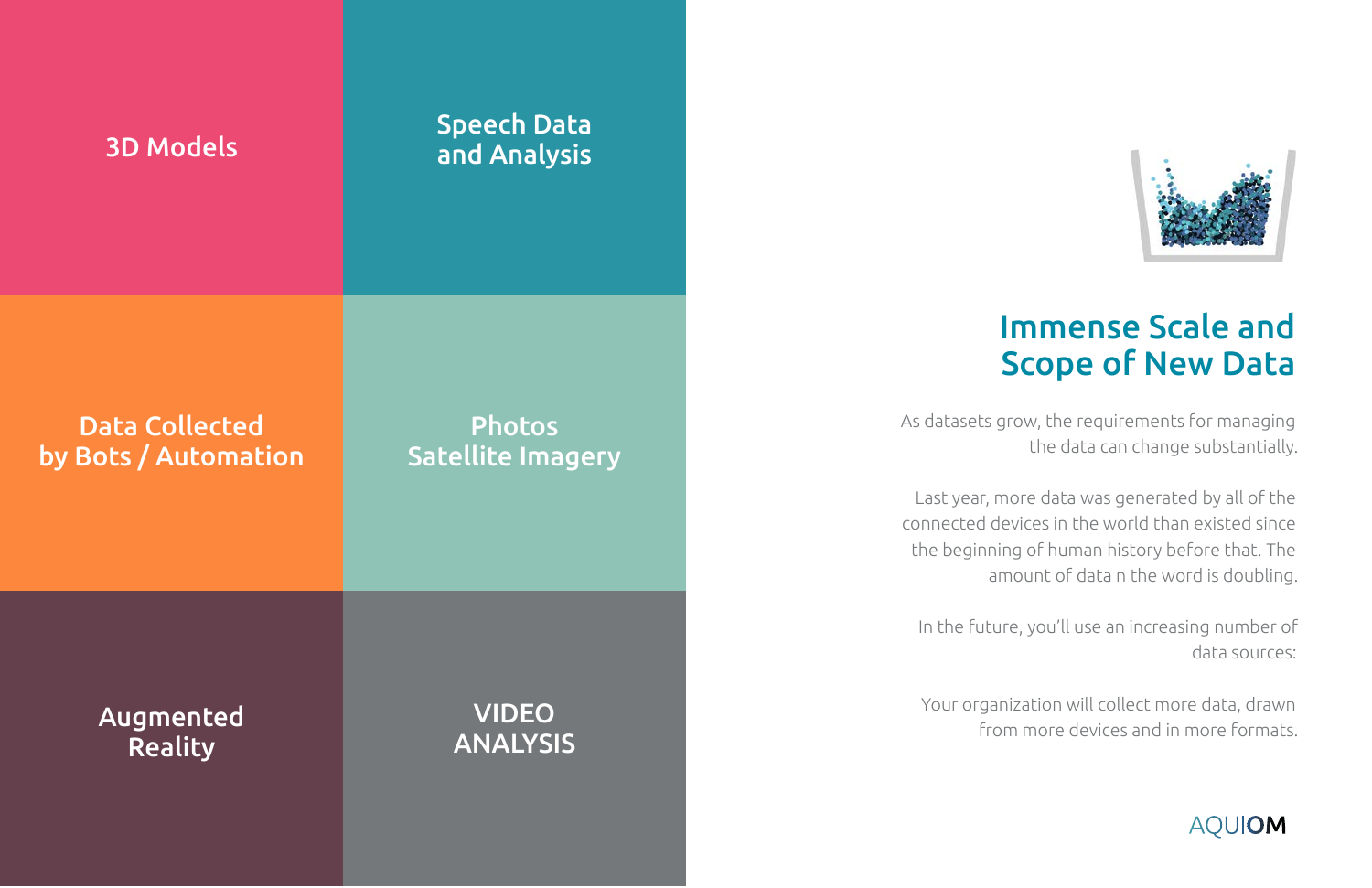Data mining is the application of mathematical and statistical techniques to pools of data in order to uncover key indicators, mark relevancies, correlations and trends. We are discovering patterns in large data sets using technologies at the intersection of machine learning and database systems.

In the early days, we were able to look over our shoulders at historical data to determine what happened what worked in the past, what didn't, and why.

This is great, but it has limited scope. while you can learn from your mistakes, circumstances change, and knowing what happened last month is nowhere near as useful as knowing what's happening right now… or, even better, what's likely to happen tomorrow.

What we are looking for is actionable insights. We want to measure what matters and frame that information in terms that are defined by rules-engines that learn over time.



The future of business intelligence is in utilizing information - historical as well as predictive, to deliver the whole picture. Success, requires the right skills, tools and insights to frame the questions, define the key data sets, define the criteria for contextual relevance and generally to make sense of it all.

# DATA MINING **TECHNOLOGY**

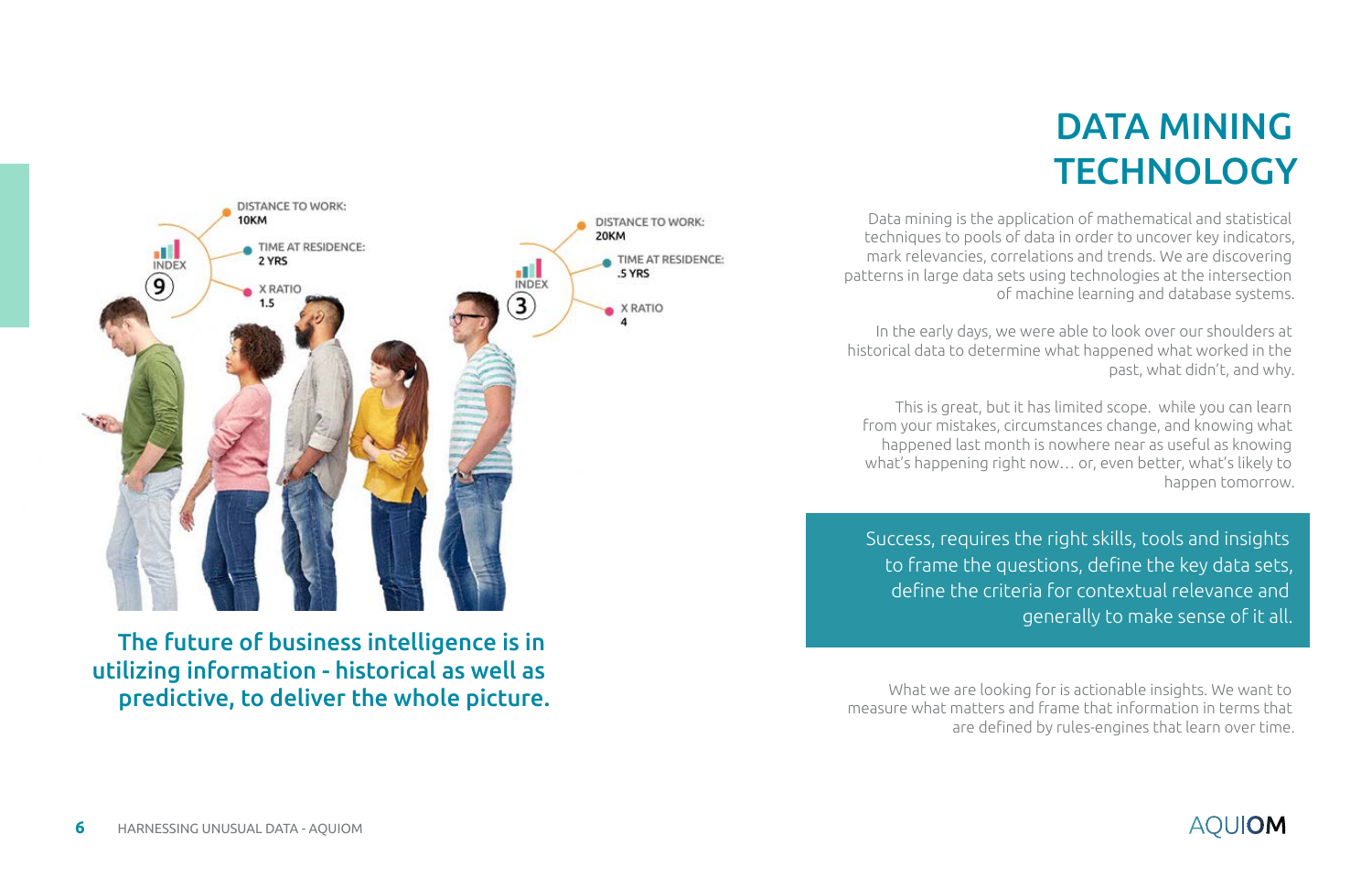## DATA SCIENCE

We register, analyze, interpret and manage storage of large volumes of information. We regularly improve our client's internal data organization and anticipate future usage.

# ARTIFICIAL INTELLIGENCE

New levels of efficiency, compliance, accuracy and speed can regularly be achieved through data automation. Liberate human resources to focus them in more relevant aspects of the productive process. There are a range of application detailed here

## WEB DATA EXTRACTION

Aquiom has unique solutions for the collection of data from the web. This includes portals, social networks, forums and practically any source on the internet. We solve the last mile of the extraction pipeline, developing data that is ready to be used. Unstructured information becomes useful records.

# MACHINE LEARNING

We develop systems that can learn to automatically identify complex patterns. Lead the digital transformation of your company and put innovation at the service of your business.

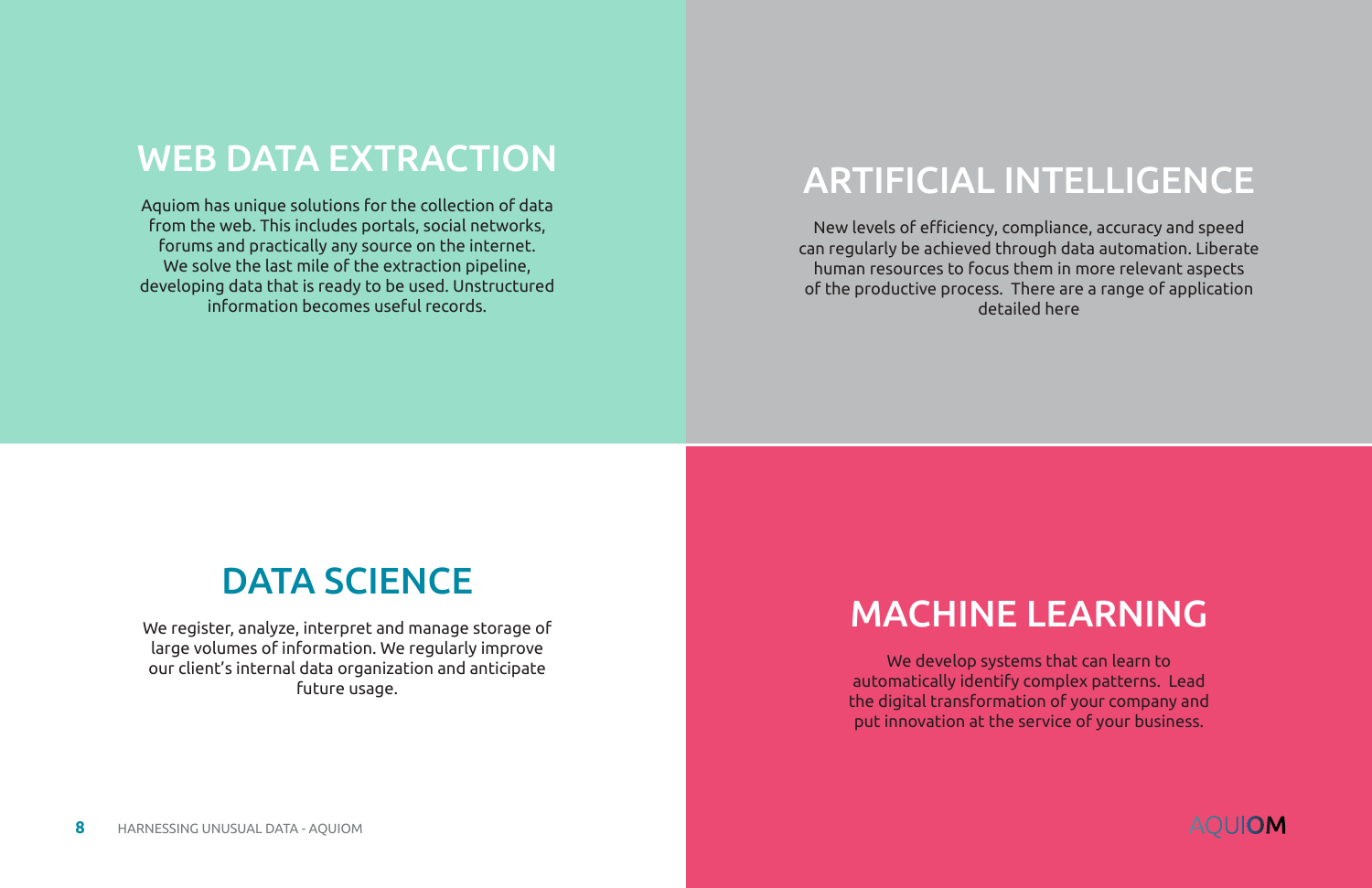#### INTEGRATED TECHNOLOGIES

Data mining requires powerful programming languages in the hands of people who know how to use them. We have expert working knowledge of a wide range of the most prevalent languages and platforms. Aquiom can help in the selection of the most scalable choices for integration.



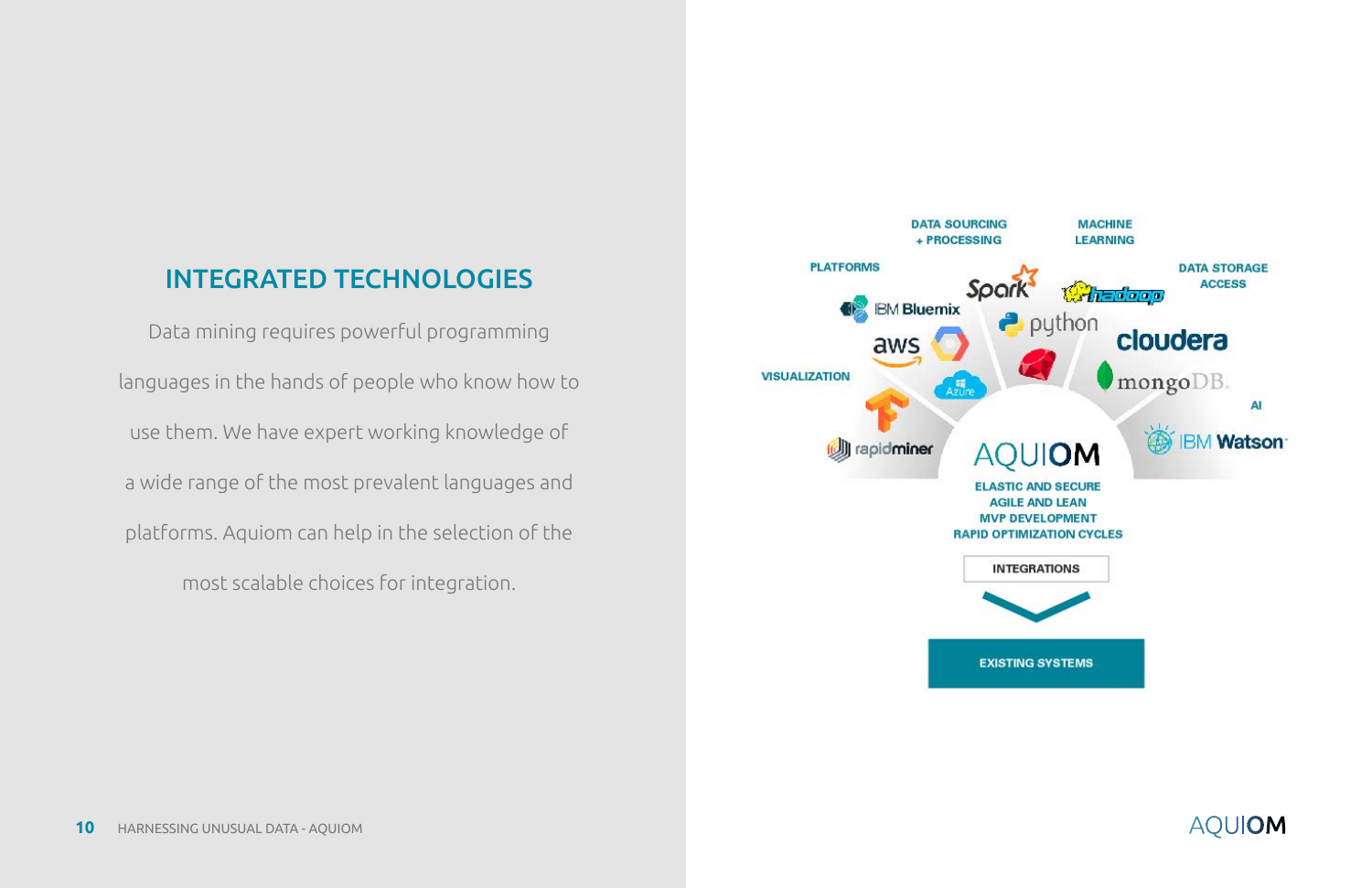- New models of efficiency can be realized.
- Response to opportunities can be measured in minutes and seconds, rather than days and weeks.
- Predictive systems can identify and highlight important patterns and trends.
- Reports that used to require analysis can be delivered as dashboard visualizations, achieving contextual relevance at a glance.
- Business units can be united behind the effective utilization of shared data sets.
- Security, accuracy and compliance can all be optimized.
- Transaction speed can be improved at orders of magnitude greater efficiency, with systems that are secure and scalable.
- Human error can be replaced with uniform reliability
- People can be freed to focus on creating new opportunities and on high-value activities rather than mind-numbing repetitive actions and processes.

Machine learning is the science of designing algorithms that are able to learn and act on their own data. From beginnings in data science for pattern recognition, machine learning has emerged to enable true predictive learning. Systems are able to respond to a range of situations even though not being explicitly programmed for each eventuality.

Our work centers around creating efficiencies, improving accuracy and reducing risk in ways that are automated, scalable and ultimately dependable.

# What can be achieved?



#### **AOUIOM**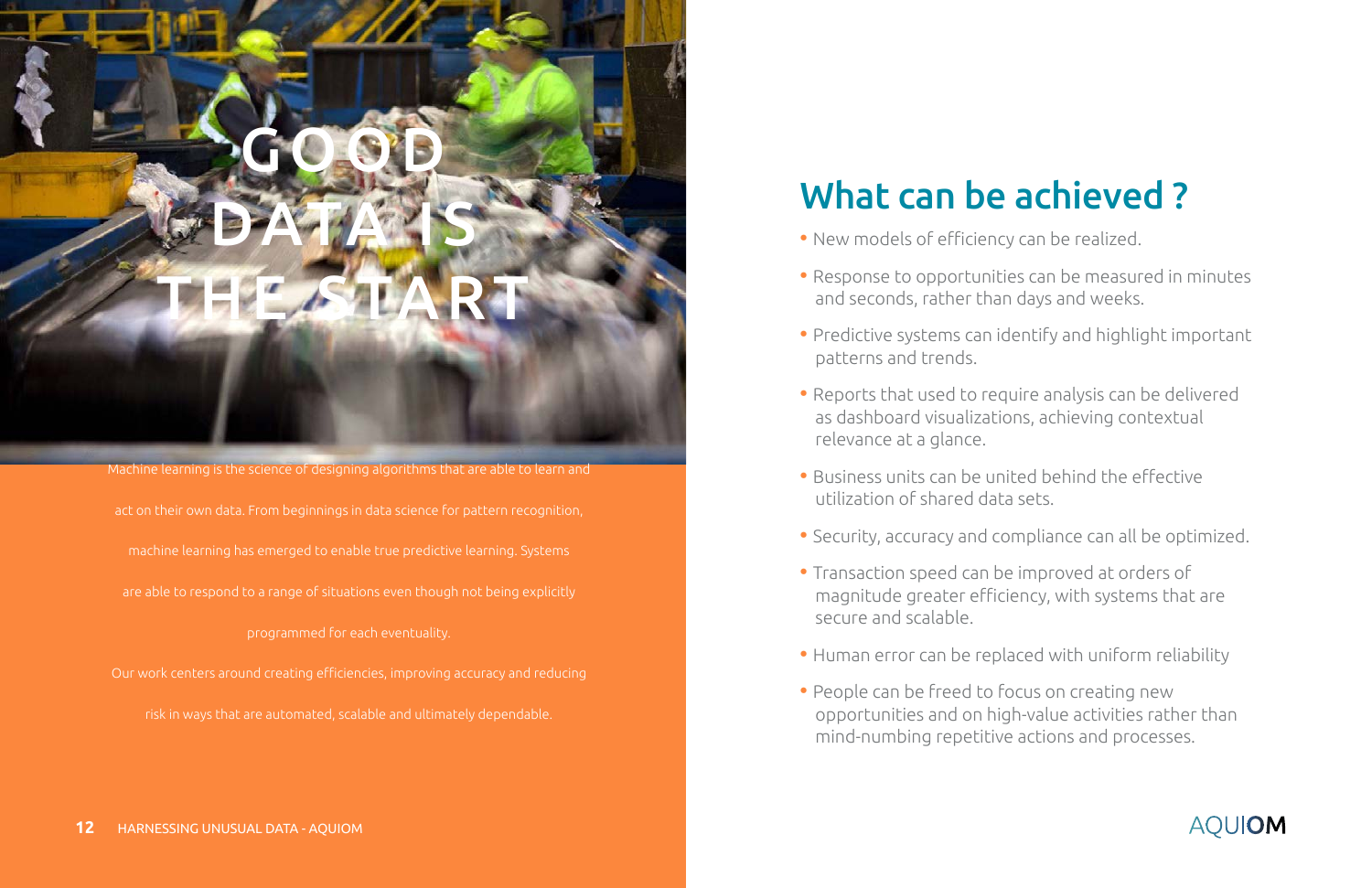#### **SECURITY 5**

The need to integrate seamlessly with marketers, underwriters, financial analysts and other professionals will force machine learning platforms to do more than just pump out predictions - they will have to drive results.

Machine Learning helps to secure systems and processes by building models which can predict fraud or errors through anomalies and patterns in data and between behaviors of identities.

#### CROSS-ORGANIZATIONAL **INTEGRATION**

Applications of data intelligence can result in unexpected network effects and interconnectedness. The flow of data between offices, divisions, markets, partners and institutions can be harnessed in ways unforeseen and with orders of magnitude greater efficiency.

#### NETWORK EFFECTS

**6**





**1**

**2**

The need to integrate seamlessly with marketers, underwriters, financial analysts and other professionals will force machine learning platforms to do more than just pump out predictions - they will have to drive results.

#### **COMPLIANCE**

#### **SPEED 4 ACCURACY 3**

In financial services, trust is essential. Rules based systems and regulations are adhered to explicitly. Deviations are flagged and sequences of actions methodically followed. This is delivering reliability as rules-based standards.



Reduce mistakes and human error by automating compliance.Systemization of rules-based actions and definition of mandatory compliance criteria.

> Optimization of capital and personnel resources through automation. Executing repetitive tasks that are prone to errors, streamlining processes and effectively directing high-value tasks to the right people.

Machines can perform repetitive tasks for an infinite amount of time. Machine Learning algorithms carry out rigorous data analysis and flawlessly execute on tasks, escalating decisions to humans when needed.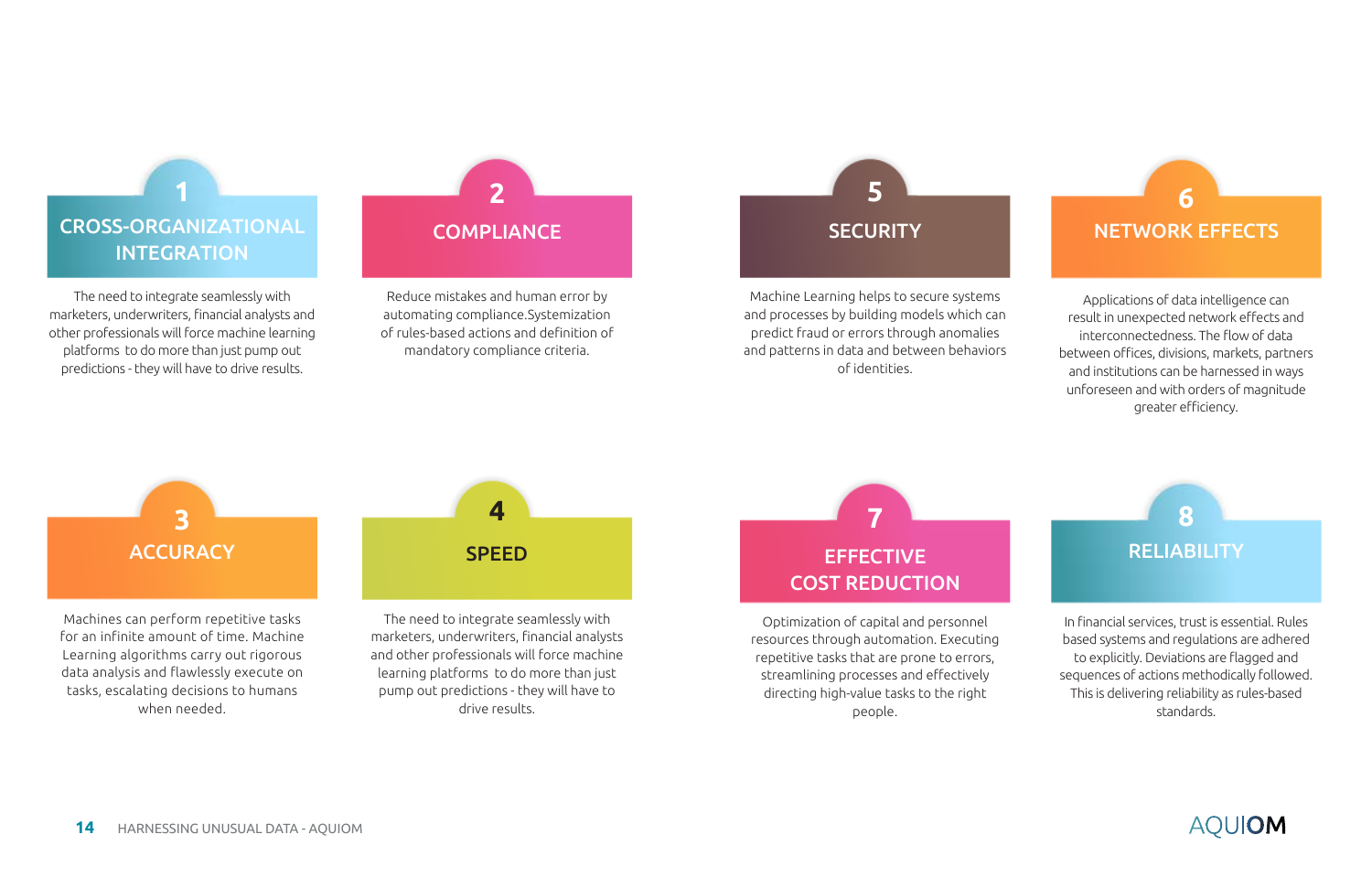





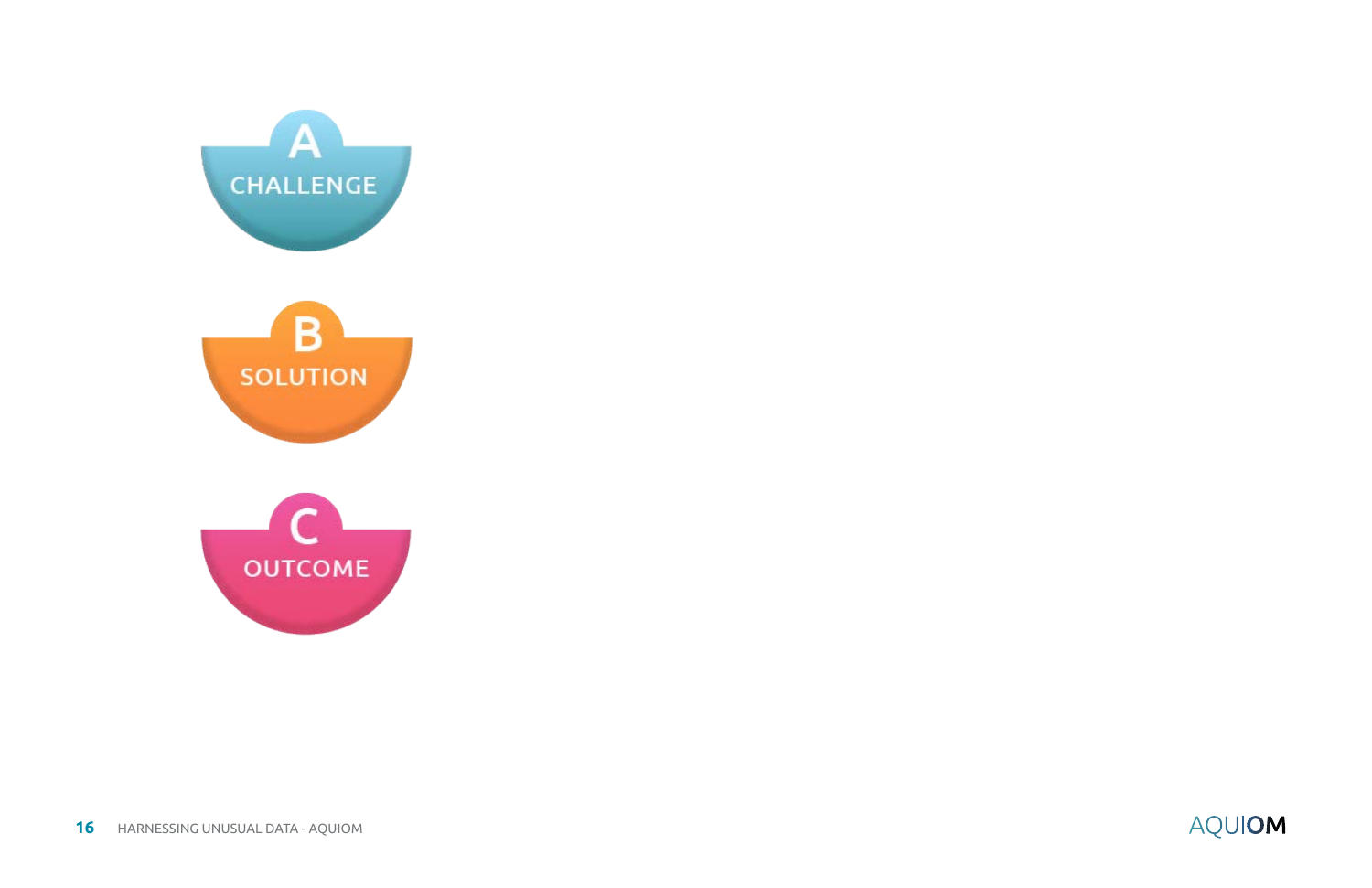### RISK MANAGEMENT

Machine learning models are trained with sets of data used to predict the probability of fraud. Patterns and anomalies are detected moving forward based on all known points of reference. By comparing transactions against account history, machine learning algorithms are able to assess the likelihood of transaction being fraudulent or erroneous and to better predict outcomes with more granularity and relevance than just credit scores and static reports.

#### **CUSTOMER SERVICE**

Optimization of resources for customer service can be effectively optimized through machine learning. Beyond the universal utilization of automated phone support, we can find the points of frustration and direct the right responses - even beginning to anticipate situations where customer retention may be in jeopardy.

#### NEW PRODUCT **OFFERINGS**

### PREDICTIVE ANALYTICS

Following trends, patterns and flows of transactions can enable many levels of efficiency towards accurate, actionable predictive analytics. Knowing the likelihood of an event can impact investment timing, data utilization and optimize use of high cost personnel engagement.

### **CUSTOMER NETWORK SECURITY**

#### AUTOMATED INTERACTION

### LEADING EDGE **TECHNOLOGIES**

Machine Learning technologies include functionalities that can be useful for developing custom process automation and digital assistants. Assessment of data, analytics capabilities, speech recognition and the ability to interact with relevancy is rapidly evolving. The ability to incorporate these efficiencies is evolving as a core capability in terms of a competitive landscape that increasingly dependent on streamlined low cost services.

Machine Learning technologies include functionalities that can be useful for developing custom process automation and digital assistants. Assessment of data, analytics capabilities, speech recognition and the ability to interact with relevancy is rapidly evolving. The ability to incorporate these efficiencies is evolving as a core capability in terms of a competitive landscape that increasingly dependent on streamlined low cost services.

Identifying suspicious network activity can be the most effective way to get ahead of critical network security issues. The power of intelligent pattern analysis, combined with big data capabilities gives machine learning technology an edge over traditional tools.

There are numerous platforms and systems that can be adapted to the unique needs of a specific business unit or initiative:

Robo advisors

Blokchain and hashgraph solutions for immutable data validation

Alternate payment options

Interconnections for global capital markets

### ASSESSMENT OF CREDIT QUALITY

Aquiom has been a leader in technologies for the development of unique credit assessment systems for a number of leading financial services organizations. Where there is an initiative to address new markets, or find good credit risks which demand expansion of traditional credit risk criteria, we have solutions. From data gathering, processing, storage and analysis. We can architect and develop systems that scale and integrate effectively.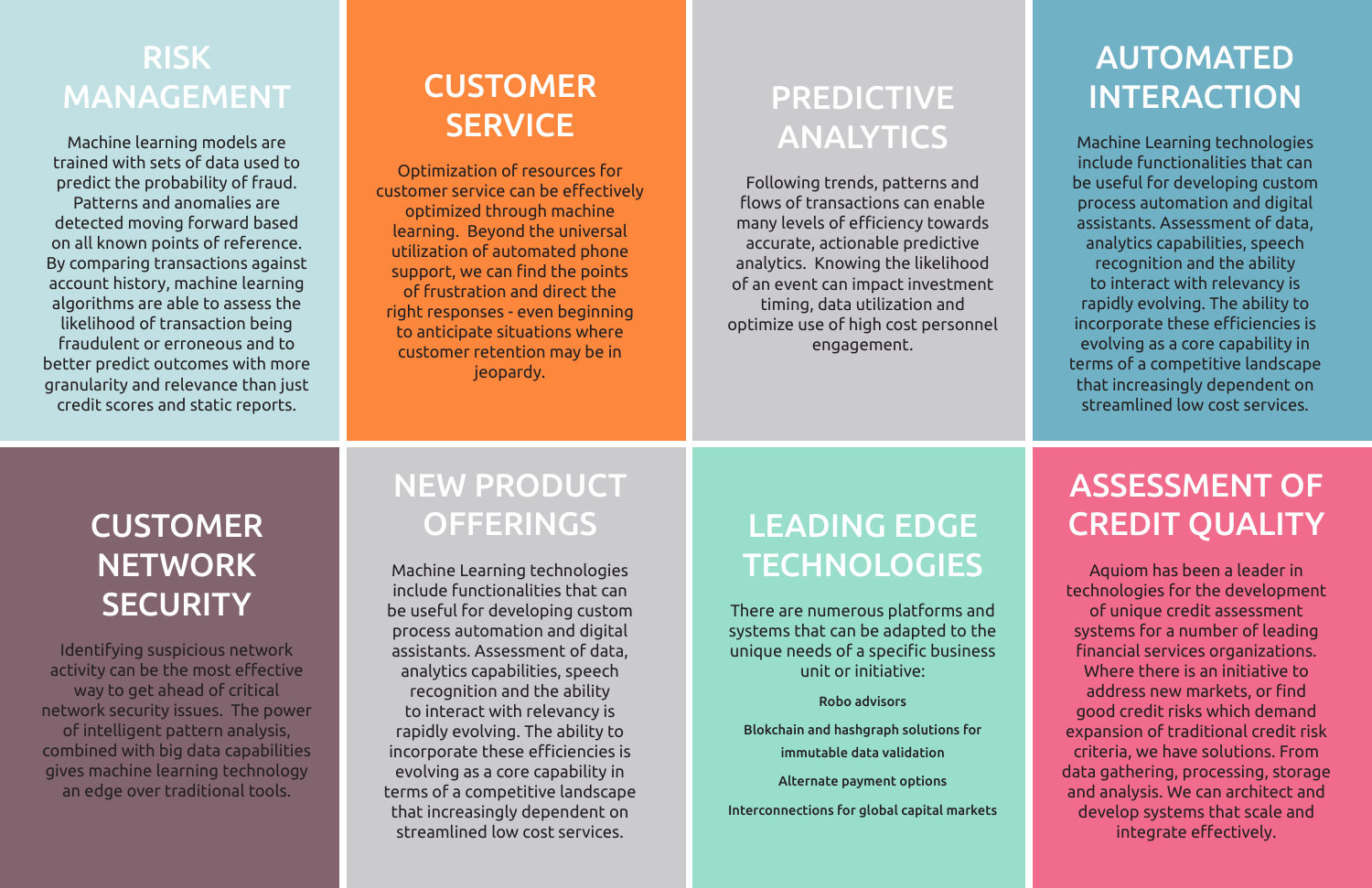

WEB CRAWLING Comprehensive internet information retrieval system for Equifax. Monitoring and maintenance

CREDIT SCORING/ ANALYSIS Survey of information, design and development of prediction models, ranking of credit and data analysis

INFORMATION EXRACTION/ ASSECSMENT Design and implementation of Information Extraction and Automatic Parsing models. Automatic classification of emails.

CUSTOMER INTELLIGENCE: WEB Design and preparation of a Customer Intelligence model: design of the event recovery model, lifecycle analysis, acquisition, activation, retention and churn.









TARRIF MODELS Design and development of a geographic and socioeconomic model for acertaining levels for fair public service tariffs.

WEB CRAWLING Comprehensive internet information retrieval system. Monitoring and maintenance

BIG DATA PROTOTYPE Achieved results with a search engine and Cloudera search-based dashboard with 6 years of transactions from all customers from the bank.

ASSESSMENT Introduction of prediction models for the local financial market. Analysis of geographic data.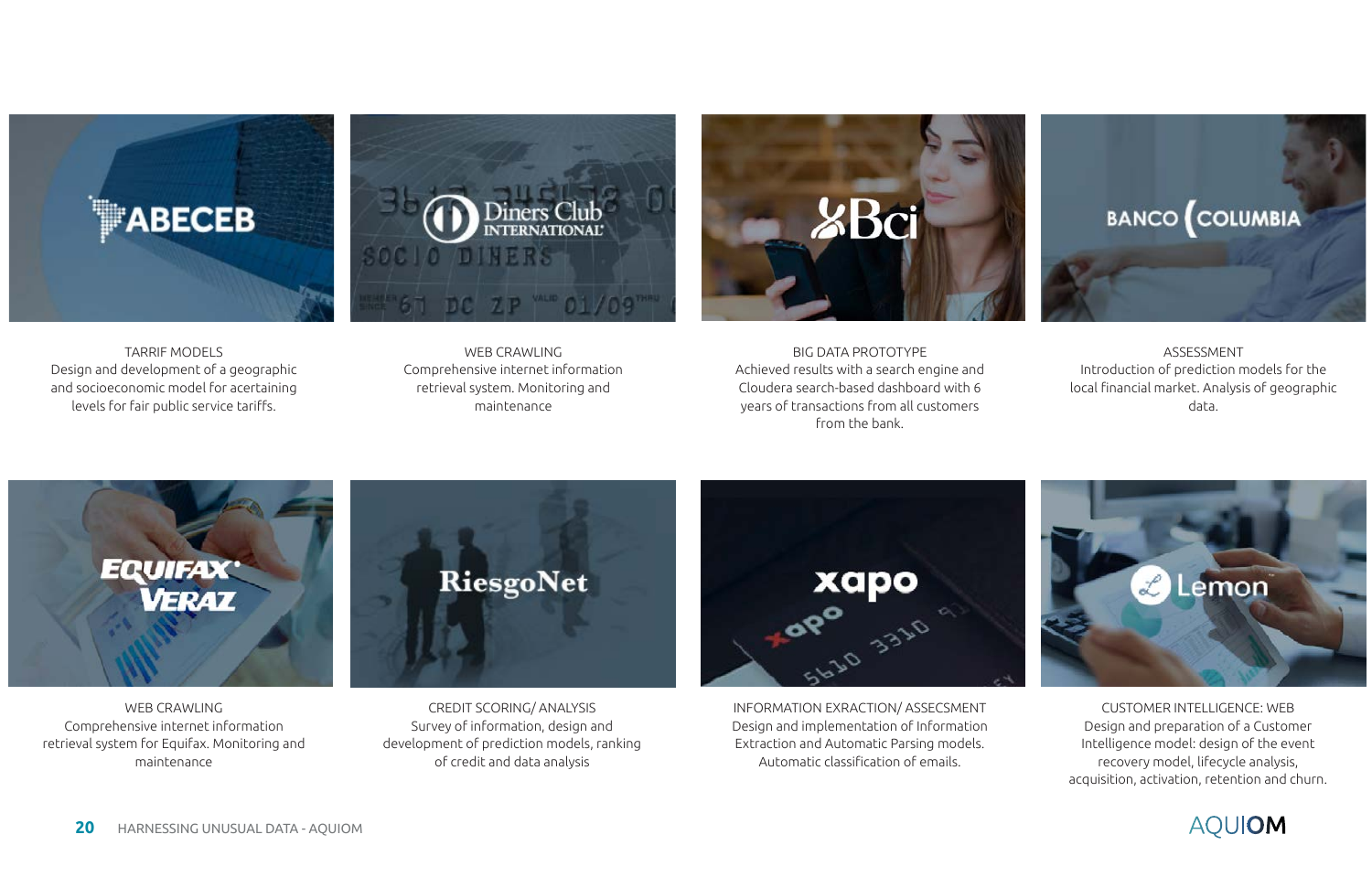# Collaborative Data Technology Partner



Aquiom is a collaborative technology partner, consulting in the areas of big data and machine learning applications. We augment and enhance your organization's data operations by bridging business process, data management and technology systems. Bring us into a new initiative and we will add value to your existing team and resources. We are most valuable when we can objectively examine the opportunities, problems and future initiatives facing your organization. We work to harness existing resources to realize the possibilities.

Success, requires the right skills, tools and insights to frame the questions, define the key data sets, define the criteria for contextual relevance and generally to make sense of it all.



# AQUIOM



- Data Mining
- Unstructured Data Management
- Complex Data Integration
- Predictive Modeling
- Advanced Statistical Analysis
- Machine Learning
- Industry Specific Research
- Business Processes Analysis
- Embedded Analytics
- Data Visualization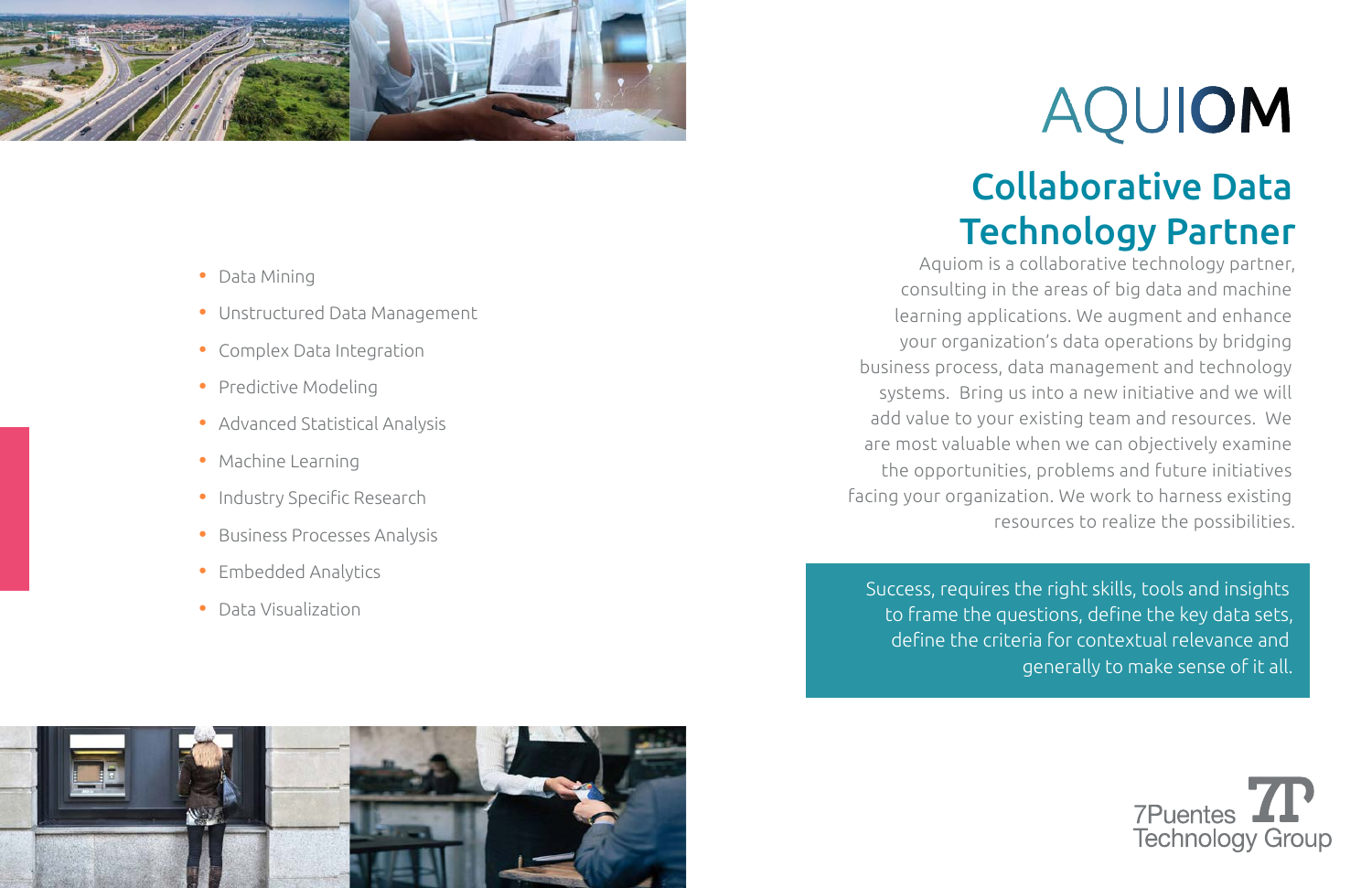# KEY STAFF and FOUNDERS

- 10+ YEARS OF EXPERIENCE (FOUNDED IN 2007)
- 5 PARTNERS 20+ ENGINEERS AND SCIENTISTS
- PROJECTS IN ARGENTINA EUROPE and USA
- **6 PUBLISHED PAPERS**
- 25+ ACADEMIC EXTENSION INITIATIVES AND SCIENTIFIC DISCLOSURES









#### Charly Lizarralde

Co-Founder, Software Architect, President Computer Engineering degree. More than 20 years of expertise in software architectures and AI systems. Cubika, J2EE, JEE, EDS, Java Developer Education: UBA



#### Ernesto Mislej

Co-founder. Professor, Masters in Data Mining, University of Buenos Aires (Argentina) for more than 10 years. Expertise in Data Science, Machine Learning, AI systems.

#### Leonel Marino

Co-founder. Bachelor of Systems Analysis, Engineering and Business. Expertise in Business Development, web data extraction solutions.

David Shantz Acting CMO and Account Liason for London and SF Bay Area. David has worked with early stage technology ventures and Fortune 100 companies including: First Data, Hewlett Packard, Arica IoT, Magnity Interactive, Morphic, Safeway, Velosant (taxware)

# AQUIOM

#### Luciano Ordonez

Co-founder. Computer Engineering degree, Business Development. Expertise in Machine Learning and web data extraction solutions.